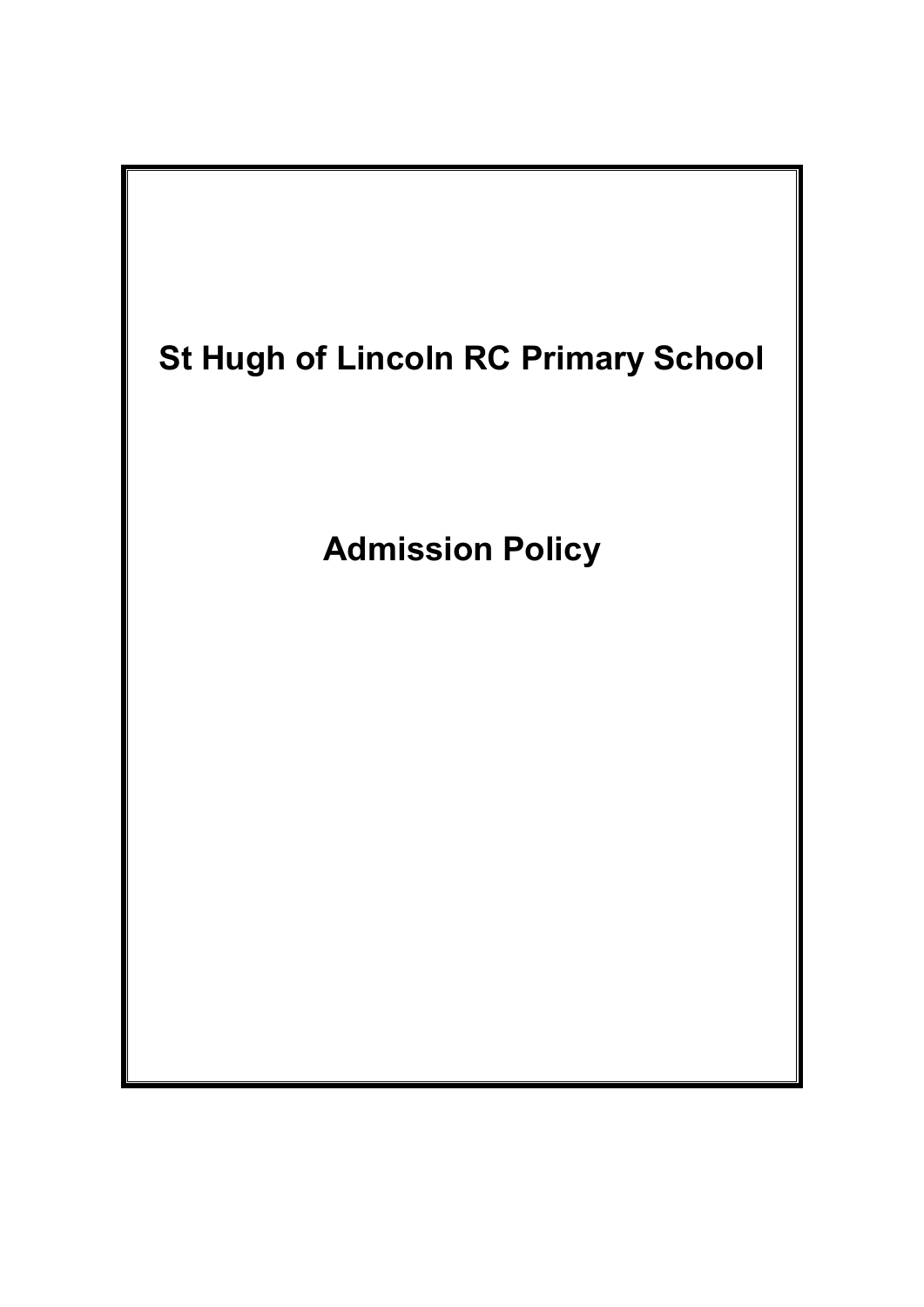## **Admissions Policy**

## **Mission Statement**

*" St Hugh of Lincoln School exists to provide for the children of our Catholic community, an environment of faith and love in which the individual talents of each child are recognised and within which the children are encouraged to develop these talents to the full. The school aims to nurture, develop, guide and educate our children so that they are enriched and prepared to move forward with Christ on their journey of faith."*

The school & Mission Statement and very strong Roman Catholic Ethos permeate every aspect of school life. If it is a parent/carers desire to withdraw their child from collective worship and Religious Education lessons their child will still be required to uphold our values, morals and spiritual guidelines throughout all other school activities and routines.

St Hugh of Lincoln School is a Roman Catholic, Voluntary Aided Primary School serving the parish of St Hugh of Lincoln Stretford. The school caters for children from the age of 3 to 11 years.

## **Admissions Policy**

Admissions to Saint Hugh of Lincoln School are made in accordance with parental choice, subject to the following criteria in order of priority.

- 1. Baptised Roman Catholic children who are in public care.
- 2. Baptised Roman Catholic children who will have a sibling attending the school at the time of admission and are resident in the parish of Saint Hugh of Lincoln.
- 3. Other baptised Roman Catholic children who will have a sibling attending the school at the time of admission and are resident in another parish.
- 4. Other baptised Roman Catholic children resident in the parish of Saint Hugh of Lincoln.
- 5. Other baptised Roman Catholic children resident in another parish.
- 6. Other children who are in public care.
- 7. Other children who will have a sibling attending the school at the time of admission.
- 8. Other children.